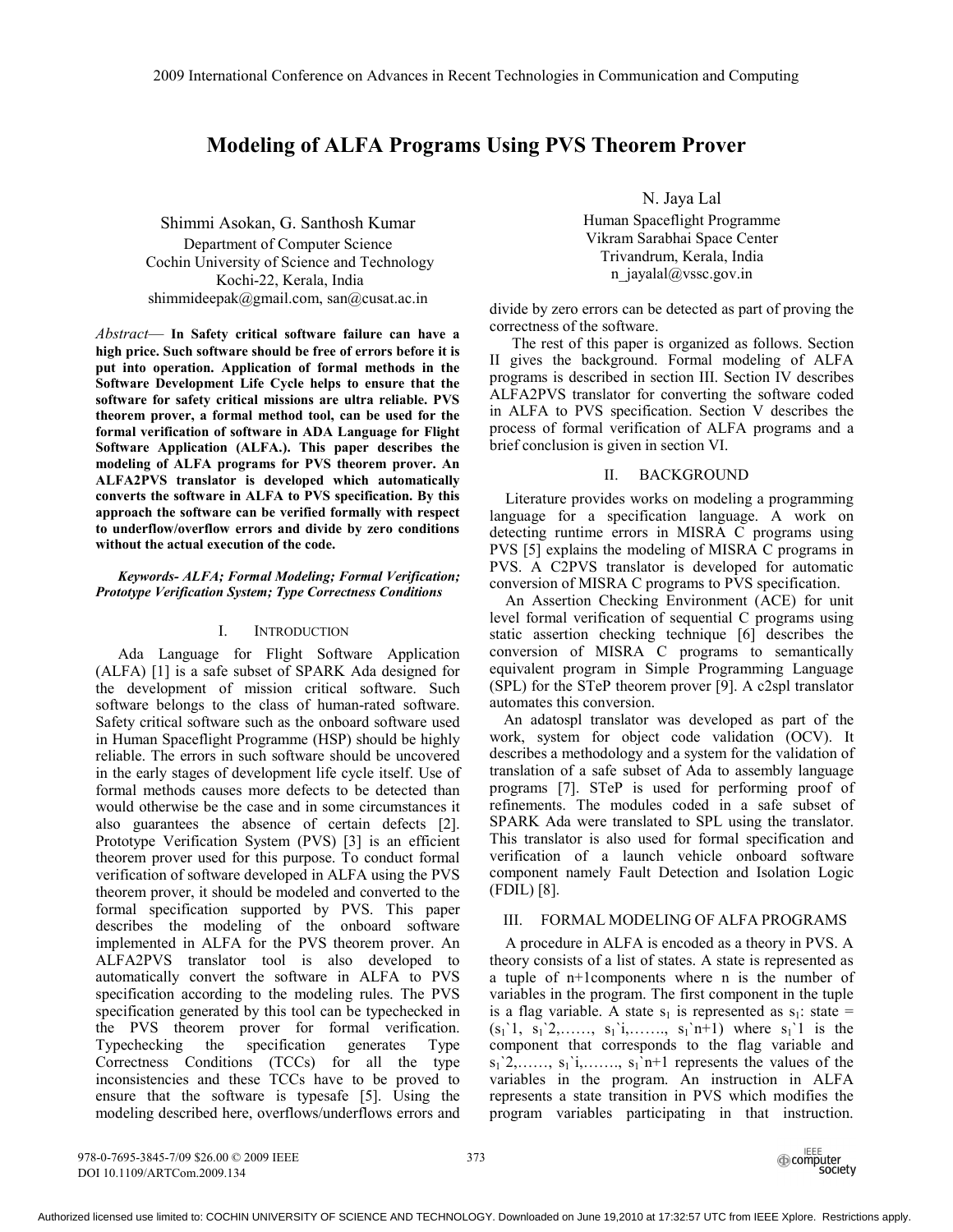Conversion of the ALFA code to PVS specification involves modeling the type definitions, the statements and the control constructs of ALFA in PVS.

## *A. Modeling the Datatypes*

 In ALFA the range of values for the datatypes, *short\_integer, unsigned types and float types* are confined between a maximum and minimum value. But in PVS the values of the variables of type integer and real ranges from -∞ to +∞ and that of natural ranges from 0 to +∞ [3]. The data types in ALFA are defined as subtypes of the *integer, natural* and *real* types in PVS.

The *short* integer of ALFA is represented as a subtype of the *integer* type in PVS, confined between the maximum and minimum permitted short integer values, -32768 to +32767 in ALFA.

*conf\_short\_int: TYPE = {a: int| a<=sint\_max AND* 

*a>=sint\_min AND sint\_max>=sint\_min}*  sint max and sint min are  $+32767$  and  $-32768$ 

respectively.

 The arithmetic and relational operators on short\_integer are represented as functions in PVS which takes arguments of type *conf\_short\_int* and returns value of PVS *int* type. The division operation on short integer is represented as

> *div\_conf\_short\_int(a: conf\_short\_int, b: conf\_nzshort\_int): int= round\_to\_int(a/b)*

An operation  $a^{-b}$  should be converted in PVS as

*div\_conf\_short\_int (1, exp\_conf\_short\_int (a, b))* 

 The unsigned types in ALFA are modeled as subtypes of the *natural* datatype of PVS.

*conf* unsigned16: TYPE = {a: nat|  $a \le$  = usint\_max AND *a>=usint\_min AND usint\_max>= usint\_min}* 

The bit AND operation on unsigned 16 in ALFA is modeled as follows.

*bitAND\_conf\_unsigned16 (a: conf\_unsigned16, b: conf\_unsigned16): bvec= AND(a,b)* 

 The float datatypes are modeled as subtypes of the *real* type in PVS.

*conf* float32: TYPE = {a: real| ((a  $\leq$  = float32 MAX) *AND a >= float32\_MIN) OR (a <= -1\*float32\_MIN AND a >= -1\*float32\_MAX) OR (a = 0)) AND (float32\_MAX >= float32\_MIN)}* 

 The datatypes of ALFA and the operations on them are encoded as theories in PVS. Whenever a datatype is referred the corresponding theory is imported to the specification file and the operations on them can be replaced with the corresponding functions.

#### *B. Modeling the Assignment Statements*

 Assignment statement in ALFA is modeled in PVS as a new state, with the value of the component that corresponds to the variable being replaced with the value of the expression. An assignment statement of the form, st<sub>1</sub>:  $v_i$ : = expression1; is modeled as

 $s_2$ : state =  $(s_1, s_1, s_2, \ldots,$  expression1,  $s_1, s_1, \ldots, s_1, s_1)$ 

## *C. Modeling the Selection Constructs*

A *nested if* construct is modeled in PVS as follows.

 $s_2$ : state = IF boolexpn1( $s_1$ ) = TRUE THEN  $s_1$  ELSE unreachable ENDIF .........

 $s_4$ : state = IF boolexpn2( $s_3$ ) = TRUE THEN  $s_3$  ELSE unreachable ENDIF

s<sub>5</sub>: state transition for the last statement in the inner if part  $s_6$ : if reachable( $s_5$ ) then  $s_5$  else  $s_3$  endif

 $s_7$ : state transition for the last statement in outer *if* part .........

s13: state transition for the last statement in *elsif* part

 $s_{14}$ : state = if reachable( $s_{13}$ ) then  $s_{13}$  elsif reachable( $s_{7}$ ) then  $s_7$  else  $s_1$  endif

 The state unreachable is defined as a state where the flag variable is false and reachable is defined as a function which checks the flag variable and returns true if the flag variable is true.

reachable: [state  $\rightarrow$  bool] = LAMBDA (s: state): (s'1 = TRUE)

### *D. Modeling the Iterative Constructs*

 Statements inside the iterative constructs in ALFA are encoded as a separate theory in PVS. This theory is typechecked separately to ensure that there are no type inconsistencies in the statements inside the loops. The state after the iterative construct is modeled as a state where the loop condition is not satisfied and the loop invariant conditions are satisfied [5].

## IV. ALFA2PVS TRANSLATOR

 An *ALFA2PVS* translator tool automates the generation of PVS specification from the ALFA program. Fig 1 shows the steps involved in the development of *ALFA2PVS* translator. The annotated ALFA procedure is the input to the translator. The source program is parsed based on the grammar of ALFA. The comments in the source file are extracted before parsing.



Figure 1. ALFA2PVS Translator